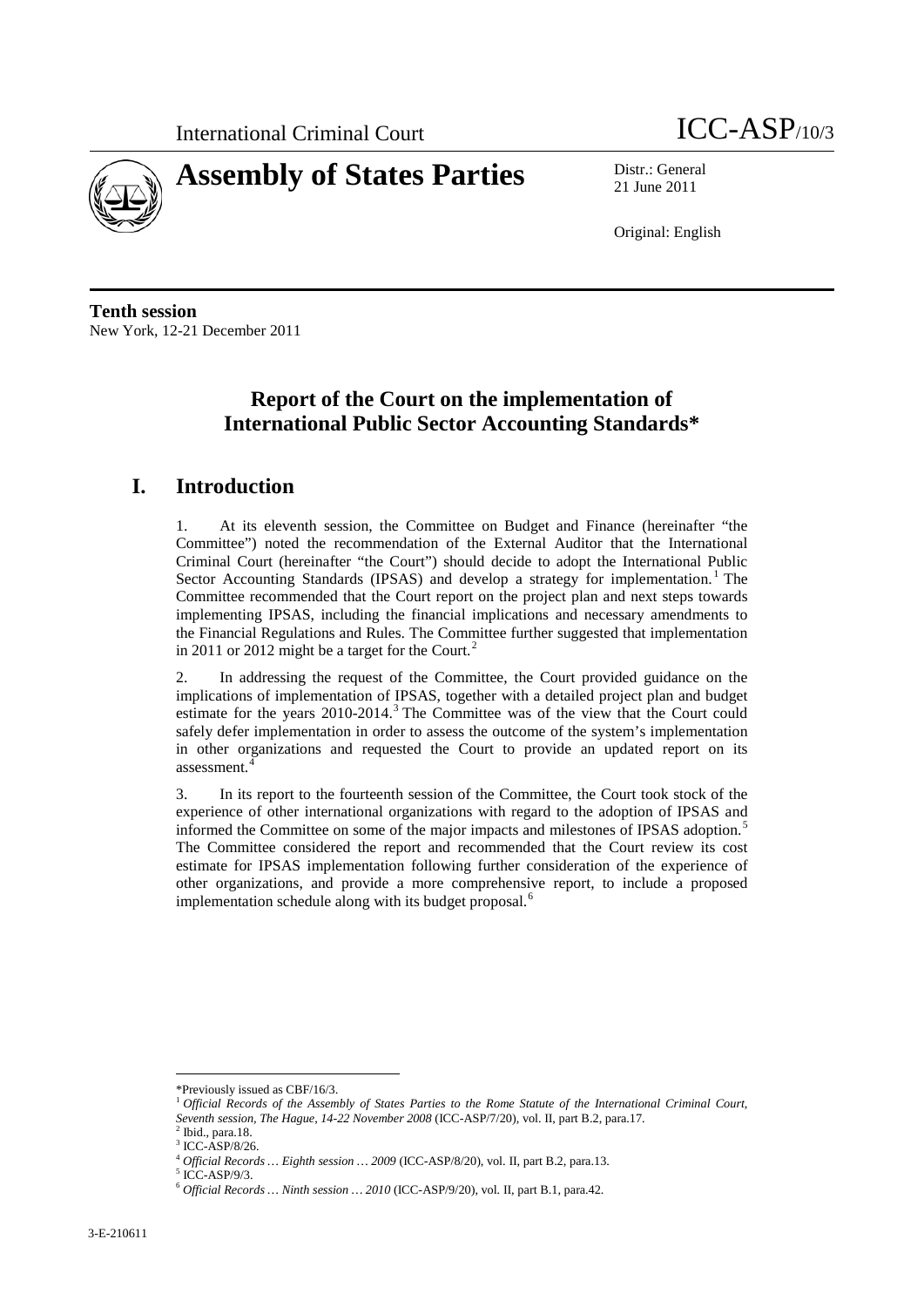4. At its fifteenth session, the Committee considered the report of the Court on its proposed schedule and budget for the implementation of  $IPSAS<sup>7</sup>$  $IPSAS<sup>7</sup>$  $IPSAS<sup>7</sup>$  and recommended that €332,600 be added to the 2011 proposed programme budget to allow for the commencement of IPSAS implementation.<sup>[8](#page-1-1)</sup> The Committee further recommended that the Court develop an overarching plan for implementation, including identifying sections of the Financial Regulations and Rules that may require amendment, and report to the Committee at its next session.<sup>[9](#page-1-2)</sup>

5. In the present report, the Court outlines its effort and initiatives taken to move forward the project according to the proposed implementation schedule.<sup>[10](#page-1-3)</sup>

## **II. Recent developments**

6. The Court has become a member, with observer status, of the Task Force on Accounting Standards of the UN High Level Committee on Management (HLCM). Observer status will allow participation in the Task Force's meetings, registration on its website and access to all documentation, communications and training materials produced by it.

7. The Court has also contacted other comparable organizations in the Netherlands and elsewhere to learn from the experiences of early adopters of IPSAS. Areas in which such contacts can benefit the Court include cost saving and knowledge sharing, sharing of training and training materials, customization of ERP systems, harmonization of accounting policies and coordination with oversight bodies.

8. The Court has elected to commence IPSAS implementation with effect from 1 July 2011, which will allow it to make a full consideration of the organizational impact and to make the necessary preparatory investment, and to learn from the experience of early adopters.

9. The vacancy for IPSAS Project Coordinator, a P-4 post, has already been advertised. It is expected that a suitable candidate will have been recruited by mid- 2011. UN System organizations staff and private sector candidates with IPSAS or IFRS implementation experience are encouraged to apply. UN staff with expertise may be considered on secondment. Without a suitable team leader in place, significant risks are posed to the overall implementation of the project. Further, two GS-OL staff will also be recruited to become the direct project support team. Once the Project Coordinator is in place, efforts will be made to speed up the recruitment of a P-2 Associate Officer. The IPSAS Coordinator will be responsible for developing a more detailed, comprehensive plan for implementation of the Project, including the indication of milestones.

10. Consultations have been held with the External Auditor on the problems of transition to an IPSAS compliance regime from the present UNSAS accounting standards followed by the Court. It has been agreed that the best way forward is to commence implementing accounting policies and procedures that satisfy both UNSAS and IPSAS with immediate effect. This is also in line with the last amendment to UNSAS standards, which recognises that such efforts will be encouraged and also be considered to be in compliance with UNSAS standards. Efforts are underway to obtain guidance from the Audit Committee of the Court, which will in turn be kept regularly informed of progress with IPSAS implementation, and of any problems arising.

### **III. Implementation schedule**

11. Implementation status and milestones for 2010 and 2011 are shown in the table below. The plan is in line with the initial proposed IPSAS implementation timeframe in the last report of the court on IPSAS to the Committee.

<span id="page-1-1"></span><span id="page-1-0"></span>ICC-ASP/9/18.

 $^8$   $\emph{Official Records}$   $\ldots$   $\emph{Ninth session}$   $\ldots$   $\emph{2010}$  (ICC-ASP/9/20), vol. II, part B.2, para. 64.  $^9$  Ibid., para. 65.

<span id="page-1-3"></span><span id="page-1-2"></span> $10$  ICC-ASP/9/18.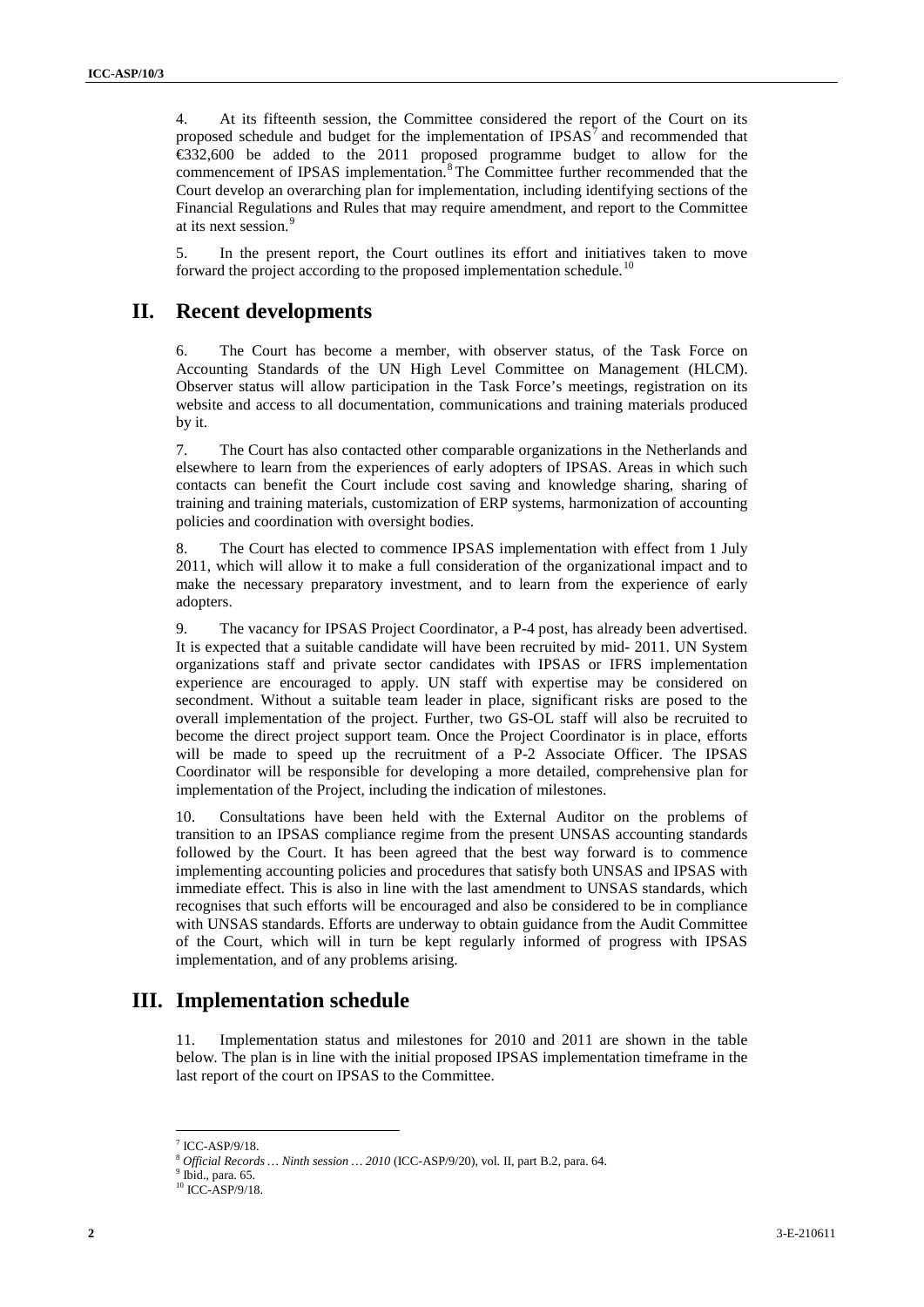| Task                                                                                                                                                                           | 2010      | 2011 |
|--------------------------------------------------------------------------------------------------------------------------------------------------------------------------------|-----------|------|
| IPSAS Proposal and Budget to CBF                                                                                                                                               |           |      |
| IPSAS Budget for 2011 approved by the Assembly                                                                                                                                 | $\sqrt{}$ |      |
| Prepare TOR for IPSAS Project Coordinator                                                                                                                                      |           | V    |
| Prepare TOR for IPSAS Project team staff                                                                                                                                       |           |      |
| Advertise Vacancy Notice for Project Coordinator                                                                                                                               |           | V    |
| Match vacancies against roster of candidates for Project team staff                                                                                                            |           | V    |
| ICC membership of UN IPSAS Task Force                                                                                                                                          |           |      |
| Prepare Preliminary Project plan                                                                                                                                               |           |      |
| Prepare IPSAS training plan                                                                                                                                                    |           |      |
| Develop IPSAS training material                                                                                                                                                |           |      |
| Review chart of accounts and existing policies with a view to formulating the<br>necessary changes                                                                             |           |      |
| Prepare detailed gap analysis                                                                                                                                                  |           |      |
| SAP-IPSAS consultants in cooperation with procurement, IT and accounting staff<br>to review and prepare blueprint for asset management SAP modules                             |           |      |
| Review accounting for employee benefits to ensure IPSAS compliance                                                                                                             |           |      |
| SAP-IPSAS consultants in cooperation with procurement, IT and accounting to<br>customize existing procurement and accounting modules to incorporate full<br>accrual accounting |           |      |
| Prepare list of existing capital assets and inventories in HQ and field                                                                                                        |           |      |
| Attend meetings of UN implementing bodies to keep abreast of lessons learned                                                                                                   |           |      |
| Consultations with auditors on various applications of IPSAS standards to<br>financial policies and procedures                                                                 | V         |      |

#### **Table 1: IPSAS implementation Plan for 2011 and actual for 2010**

# **IV. IPSAS impact and gap analysis**

12. IPSAS adoption will represent major organisational challenges that will require significant investment in staff, communication, training, and information systems.<sup>[11](#page-2-0)</sup> For this purpose, a broad initial effort has been made to identify the potential impact of IPSAS adoption on the Court, and to identify gaps in terms of IPSAS compliance requirements in relations to the present status of the Court. An analysis of the potential impact is given below.

### **A. Impact on accounting issues**

13. IPSAS will require accounting policies to be compliant with relevant standards, and this exercise is a key stage of any implementation plan. It will require the Court to systematically assess its business processes, consider the appropriateness of existing accounting treatments and identify where they need amendment.

14. In terms of issues relating to recognition of income, expenditure, assets and liabilities of the Court, there are indications that IPSAS may have the following impact:

(a) A substantial part of the Court's income in respect of the general fund arises from assessed contributions and should not be affected by IPSAS; other income will be recognised when it is due to the Court rather than when it is received.

<span id="page-2-0"></span> $11$  E/ICEF/2007/AB/L.12.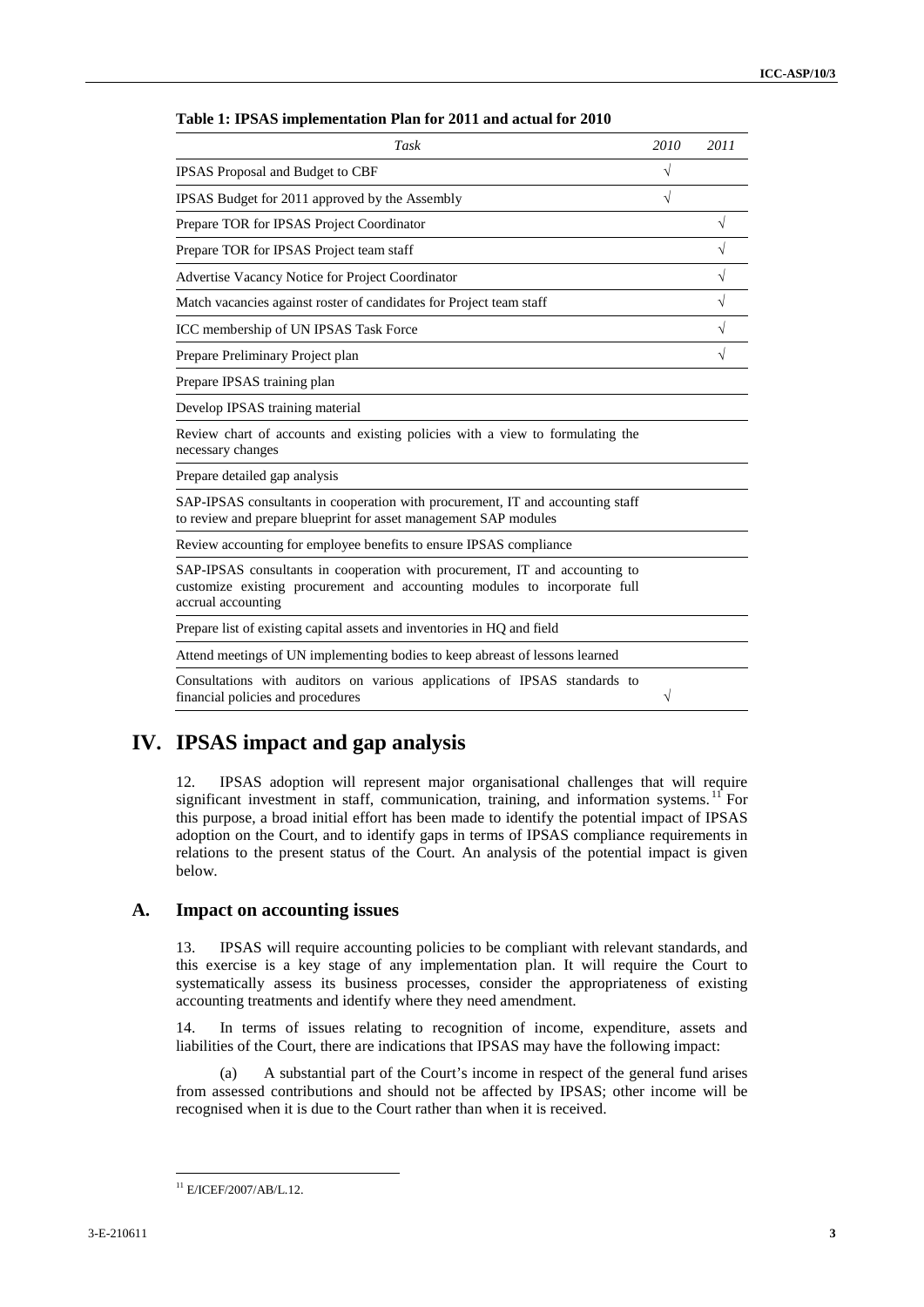(b) Expenditure will no longer be recorded when committed, but will instead be accrued when goods and services have been received. IPSAS will require the Court to match the use of resources to the period of activity, and it is likely that this change will have a significant impact on expenditure profiles. For example, expenditure on property, plant and equipment will no longer be entered as such on acquisition. Instead, costs will be capitalised and depreciated as they are consumed over the life of the asset. This is likely to be significant in respect of the capitalisation of costs relating to the new court premises, providing a more accurate measure that will aid the assessment of trial costs.

(c) The change in expenditure recognition policy will also affect liabilities. Financial statements will no longer report unliquidated obligations, and will only include accruals where the goods and services have been delivered but not necessarily yet paid for. The Court already makes provision for some end-of-service liabilities; these include the costs of repatriation grants. Other liabilities such as the cost of accrual for accumulated staff leave entitlements will also be included. All these liabilities will need to be fully reported in the Statement of Financial Position, and will require more detailed evidence to support them. Consequently IPSAS will provide a more accurate measure of the Court's liabilities. Additional disclosures will also be required to report any related-party transactions, including the total remuneration of senior management personnel.

#### **B. Impact on the Financial Regulations and Rules (FRR)**

15. Several provisions of the current Financial Regulations and Rules of the Court will be affected by the adoption of the IPSAS standards, and hence will need to be changed. However, only some of the standards will have direct impact on the FRR, and these have been identified below. The standards that will have the most significant impact are:

- IPSAS 1 Presentation of Financial Statement
- IPSAS 2 Accounting Policies
- IPSAS 3 Effects of changes in Foreign Exchange Rates
- IPSAS 4 Consolidated and Separate Financial Statements
- IPSAS 5 Revenue from Exchange Transactions
- IPSAS 6 Inventories
- IPSAS 7 Leases
- IPSAS 8 Property Plant and Equipment
- IPSAS 9 Segment Reporting
- IPSAS 10 Related Party Disclosure
- IPSAS 11 Revenue from Non-Exchange Transactions
- IPSAS 12 Presentation of Budget Information in Financial Statements
- IPSAS 13 Employee Benefits
- IPSAS 14 Intangible Assets

16. By way of illustration, IPSAS 4 (Effects of changes in Foreign Exchange Rates) will affect Financial Rules 105.2 and 111.5(c); IPSAS 12 (inventories) will affect Financial Rule 110.6 and Regulation 8. Under the Court's current system and within the context of FRR 110.6 and 8, an expense is recognised at the point of issue of the Purchase Order, which initiates the recording of an unliquidated obligation. Thus, the obligation is recorded before the relevant goods or services are received. This means in effect that intentions are reported as implementation. However, under Financial Rule 108.5(b) disbursements are recorded in the accounts at the time when they are made. IPSAS 12, on the other hand, allows recognition of expenditures only when delivery has actually occurred and also requires that inventory be capitalized (at acquisition) and disclosed at appropriate value. The inventory will be transferred to expenses as and when control on it is relinquished for utilization.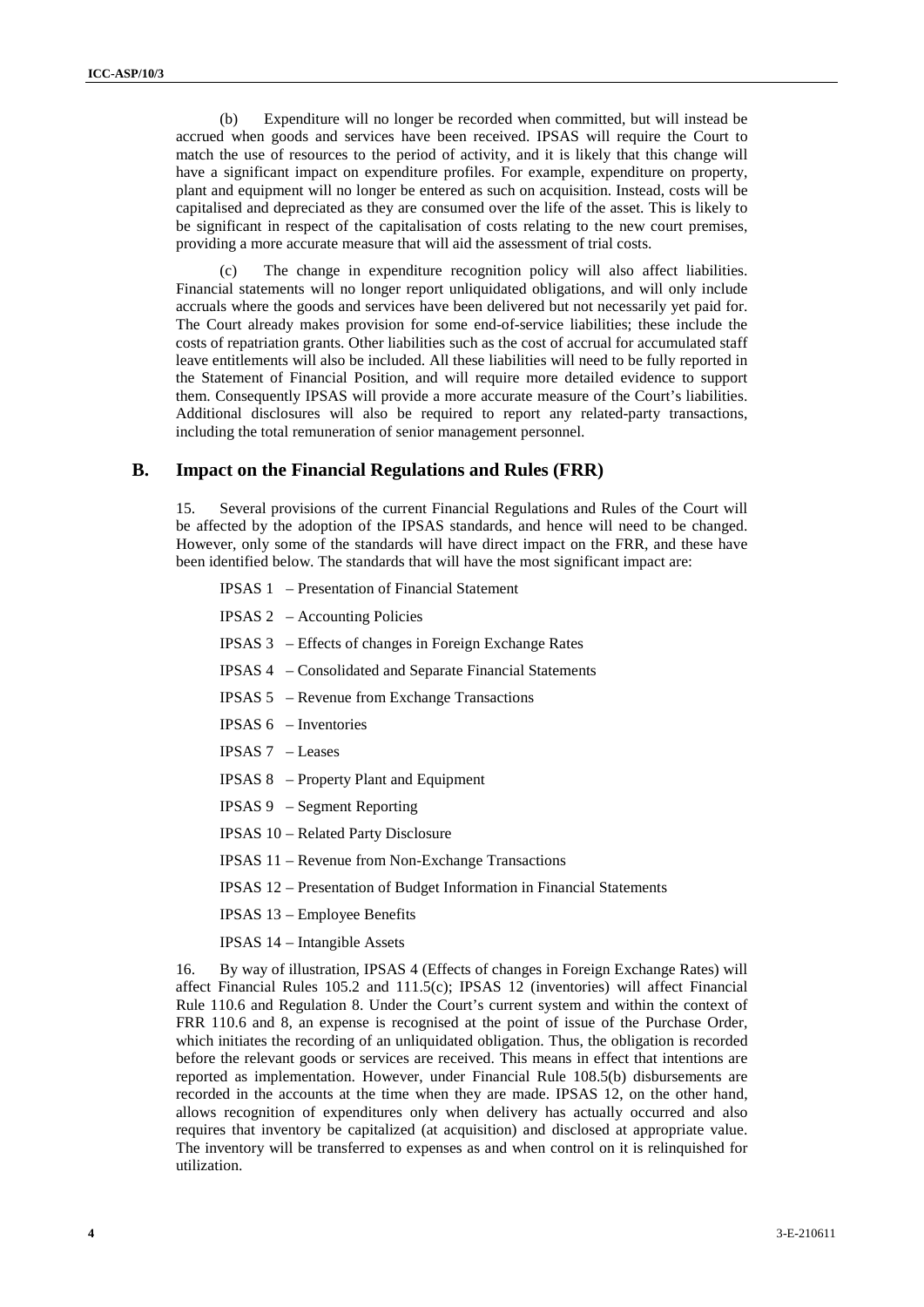17. IPSAS 12 will allow for better control of inventories, but will also require additional effort to conduct physical counts to access their closing values for reporting, as well as the putting in place of structures to track expenditures and record them at the appropriate time.

18. At this early stage, not all issues impacting on the Court's Financial Regulations and Rules can be identified. The Court will be compiling a comprehensive list of necessary changes as implementation progresses. However, reference may already be made to the document<sup>[12](#page-4-0)</sup> issued by the HLCM IPSAS Task Force, and endorsed by the Finance and Budget Network at its Meeting of 21 November 2005. In that document, the Task Force outlined the major implications of IPSAS for the accounting, financial reporting and associated IT systems of participating organisations.

### **V. Impact on budget issues**

19. IPSAS 24 (Presentation of Budget Information in Financial Statements) prescribes mandatory presentation of budget amounts against accounting data. Two main options are available when making the transition from cash basis to accrual-based accounting:

(a) Given that the Court's budget information (monitoring of the execution of the adopted budget) will continue to be presented on a cash basis, the transition to IPSAS may lead to a marked dissociation between accounting and financial data, unless appropriate systems are put in place; and

(b) To fully apply the principle of accrual-based accounts to both budget and general accounts, the budgetary balance will correspond to the difference between budgetary entitlements and obligations established in the course of the financial year, irrespective of the amounts disbursed or collected.

### **VI. Impact on ERP Systems**

20. While there are a number of areas of financial statements which will be affected by IPSAS, the existing accounting software used by the Court, namely SAP, with the addition of some further modules and customization to existing functionalities, should be sufficient. At this stage, it does not appear that the Court will need a radical reform of its existing accounting system.

#### **A. Impact on asset management**

21. IPSAS will require suitable software to support the management of the court's assets in financial reporting in compliance with requirements under IPSAS 17 (Property, Plant and Equipment), IPSAS 1 (Presentation of Financial Statements), IPSAS 12 (Inventories) and IPSAS 31 (Intangible Assets).

22. The Court does have an old version of the Asset Management Module, which was bundled with the original SAP system, acquired by the Court some years ago. However, the existing blueprint, dated 2005, was not written with IPSAS-compliant requirements in mind, and hence needs to be revisited and reassessed for compatibility. A SAP module will need to be acquired to manage different asset classes, including fixed assets and inventories. Such a system should have the capability and expertise to acknowledge depreciation with user-friendly functionalities, fast, dependable performance and data security. The existing SAP blueprint will also need to be reconfigured to conform to the SAP Assets Module implementation.

<span id="page-4-0"></span> <sup>12</sup> JIU/REP/2010/6.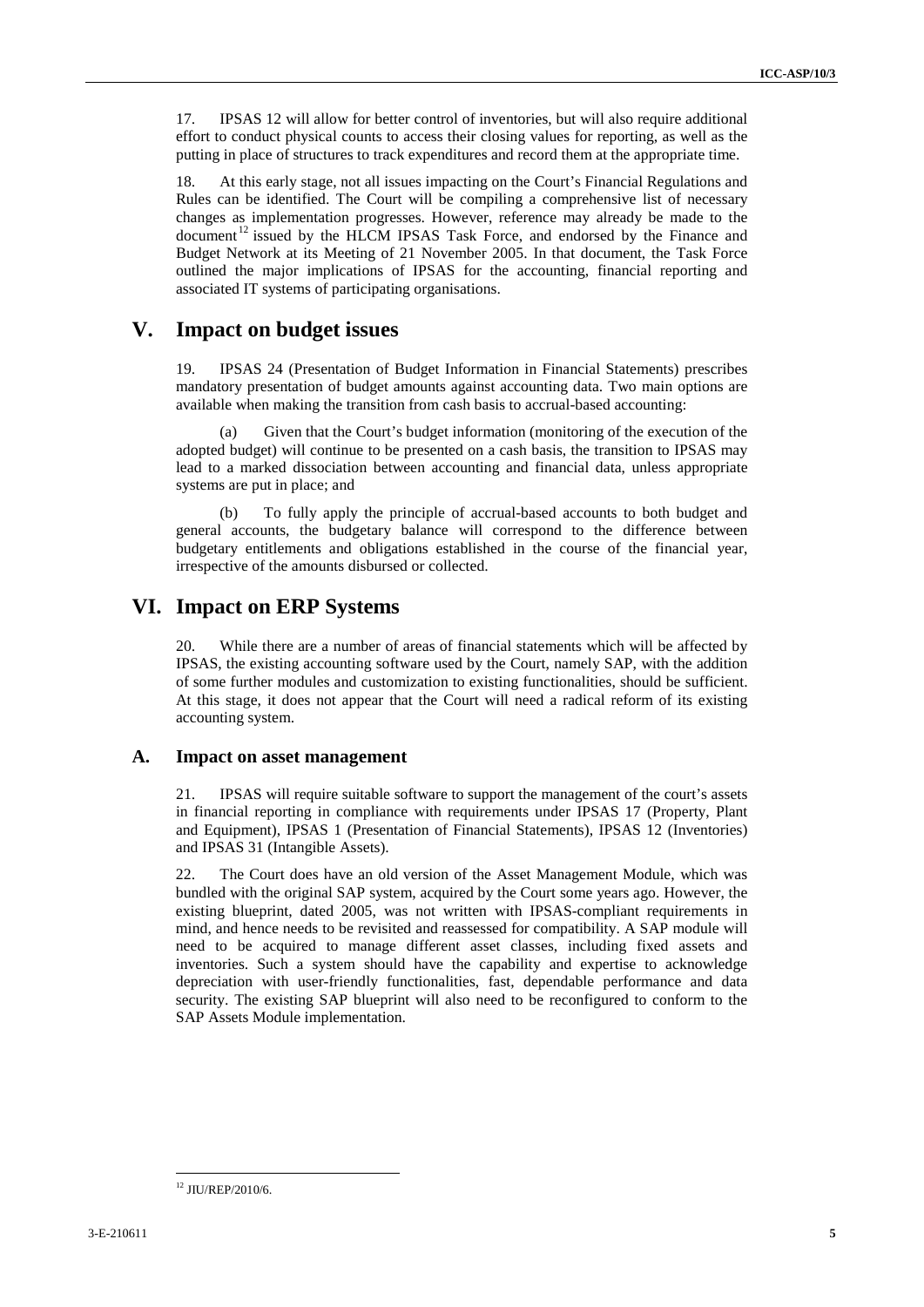### **B. Impact on current SAP system**

23. As the External Auditor pointed out in its 2009 report, the existing SAP system will need to be adapted and upgraded so as to take account of changes in accounting practice under IPSAS. For example, transaction and delivery dates are often not the same, and their accounting treatment is different under each system. Thus the signing of a contract will have no accounting impact. The only accounting reference will be the date of delivery/provision of the service purchased, rather than the date of commitment of budget funds. Receipt of the payment request will become the key event. It will no longer be a matter of liquidating a funds reservation, but of recording each event once it has actually occurred. All these conditions and transactions create gaps that will require harmonization in the current SAP modules so as to achieve an IPSAS-compatible SAP system.

24. During 2011, preparation for the implementation of a harmonized Asset Management Module with SAP will be carried out. This will mean revising existing Asset Management Blueprints in order to:

- (a) Validate findings of the Asset Management Blueprint performed in 2005;
- (b) Perform Gap Analysis of proposed blueprint to match IPSAS compliance;
- (c) Validate current Asset Management software in SAP; and

(d) Perform Gap Analysis of software suitability against new IPSAS compliant model.

#### **C. Impact on Revaluation of Assets and Liabilities**

25. During 2012, a comprehensive assessment of all assets for their fair value will be carried out. Also, the SAP Asset Module will be configured against the approved IPSAS blueprint using standard IPSAS asset depreciation models based on the straight-line depreciation method. Some additional costs will be incurred to provide fair valuations of Court assets which have already been fully written off in our books of accounts. Court agreements on leases will also have to be reviewed to ensure IPSAS compliance (IPSAS 13).

26. There may also be a need to revalue liabilities in relation to judges' pensions, using licensed actuarial valuers.

### **D. Impact on Financial Statement presentation**

27. Extensive customization will be required in the area of Financial Statement presentation, which will be taken up during the later years of IPSAS implementation. Under IPSAS, any event which impacts the reporting entity's wealth must be recognized at the time it occurs. Under traditional cash-based accounting methods, expenses and revenues need not be recorded in the period to which they relate; expenses and revenues, together with capital spending, are booked in total in the year in which the capital purchase or disposal is made. In addition, cash-based accounts do not fully recognize assets and liabilities. By contrast, accrual-based accounting measures an entity's performance and financial position by recognizing economic events at the time when transactions occur (instead of when payments are made). As a result, Financial Statements prepared on an accrual basis should provide information about elements such as the resources controlled by the reporting entity, the cost of its operations (cost of providing goods and services), cash flow and other useful financial information about its performance and financial resilience.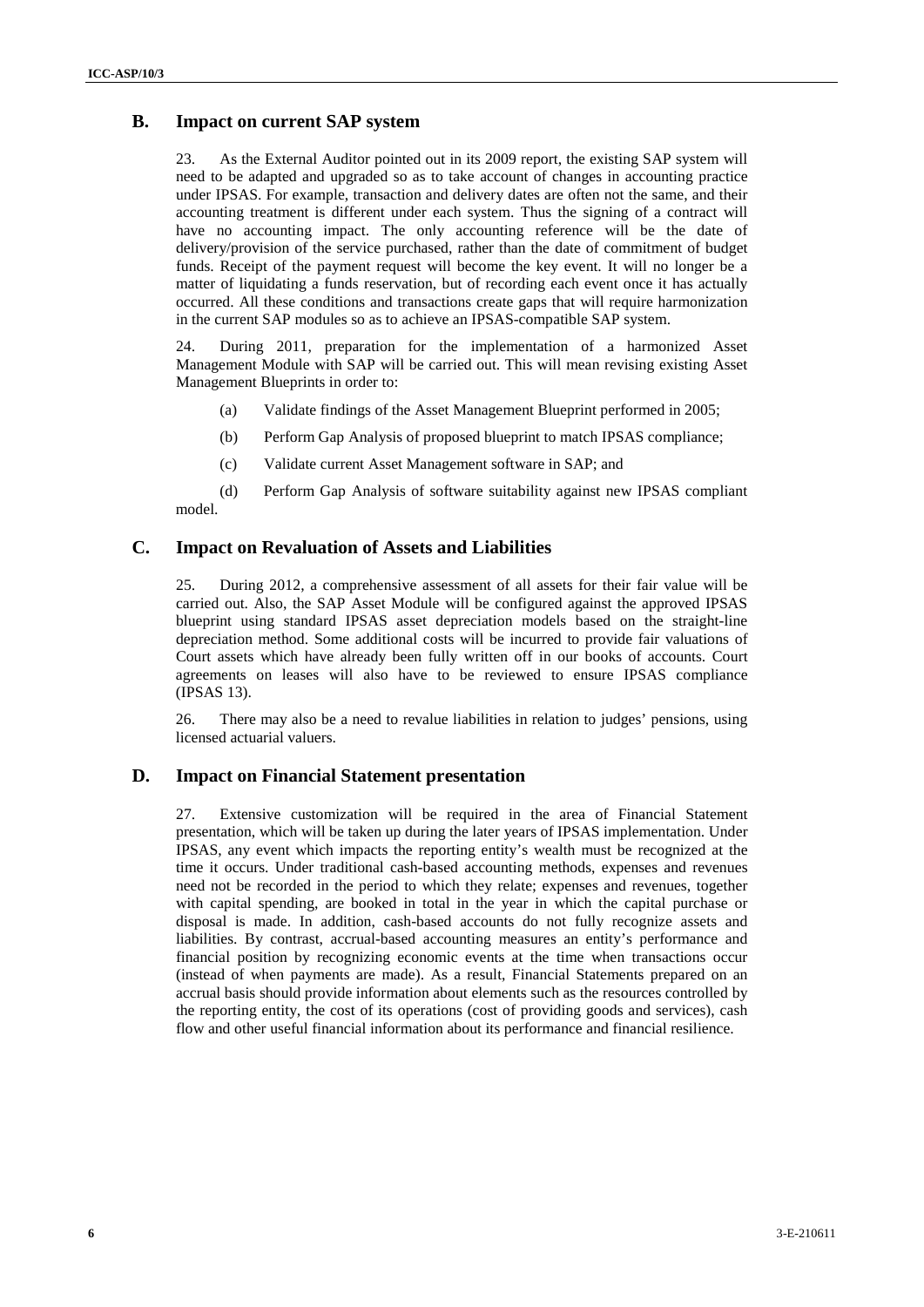## **VII. Implementation strategy**

28. The Court's Coordination Council (CoCo) will provide strategic and political leadership. Provision will also be made for an internal and/or external advisory oversight body, including the Audit Committee, in addition to the project manager and project team (which will carry out the detailed implementation work). The project team should be generally supported by specific working teams, consisting of key managers from all the relevant functional areas, assigned with the task of providing technical expertise based on the Court's implementation activities.

### **A. Strategy for Communication**

29. Communication strategy, both internal and external, will be critical to the successful implementation of IPSAS. As the Court's implementation of the project develops and advances, the Court will inform relevant stakeholders through regular progress reports. Core communication activities would involve:

(a) Maintenance of a stable system-wide policy platform;

(b) Supporting the Court's project team through meetings;

(c) Monitoring IPSAS Board activities to update and disseminate of relevant information;

(d) Developing frameworks and working tools in support of harmonized approach to addressing implementation in diversity;

(e) Ensuring ad hoc support from UN Task Force on various IPSAS policy and implementation issues; and

(f) Supporting communication and knowledge sharing activities.

### **B. Strategy for Staff Training**

30. The IPSAS Coordinator will be given responsibility for developing a comprehensive and detailed staff training plan, together with relevant training materials. Training would be supported by external and internal resources, consisting of finance professionals tasked with providing technical expertise.

31. Existing presentation and training materials prepared by United Nations System organizations which have in the past indicated that they have developed orientation or other training materials will be contacted to determine the extent to which these materials are suitable and their willingness to share them. Pooling of efforts by other IPSAS adopting organizations, such as OPCW, with a view to sharing basic training materials will complement the use of internal or contracted resource materials.

32. Training products will be modular and will offer options for alternative methods of delivery (instructor-led and computer-based). This will allow the Court to deliver training in a flexible way to meet its specific needs.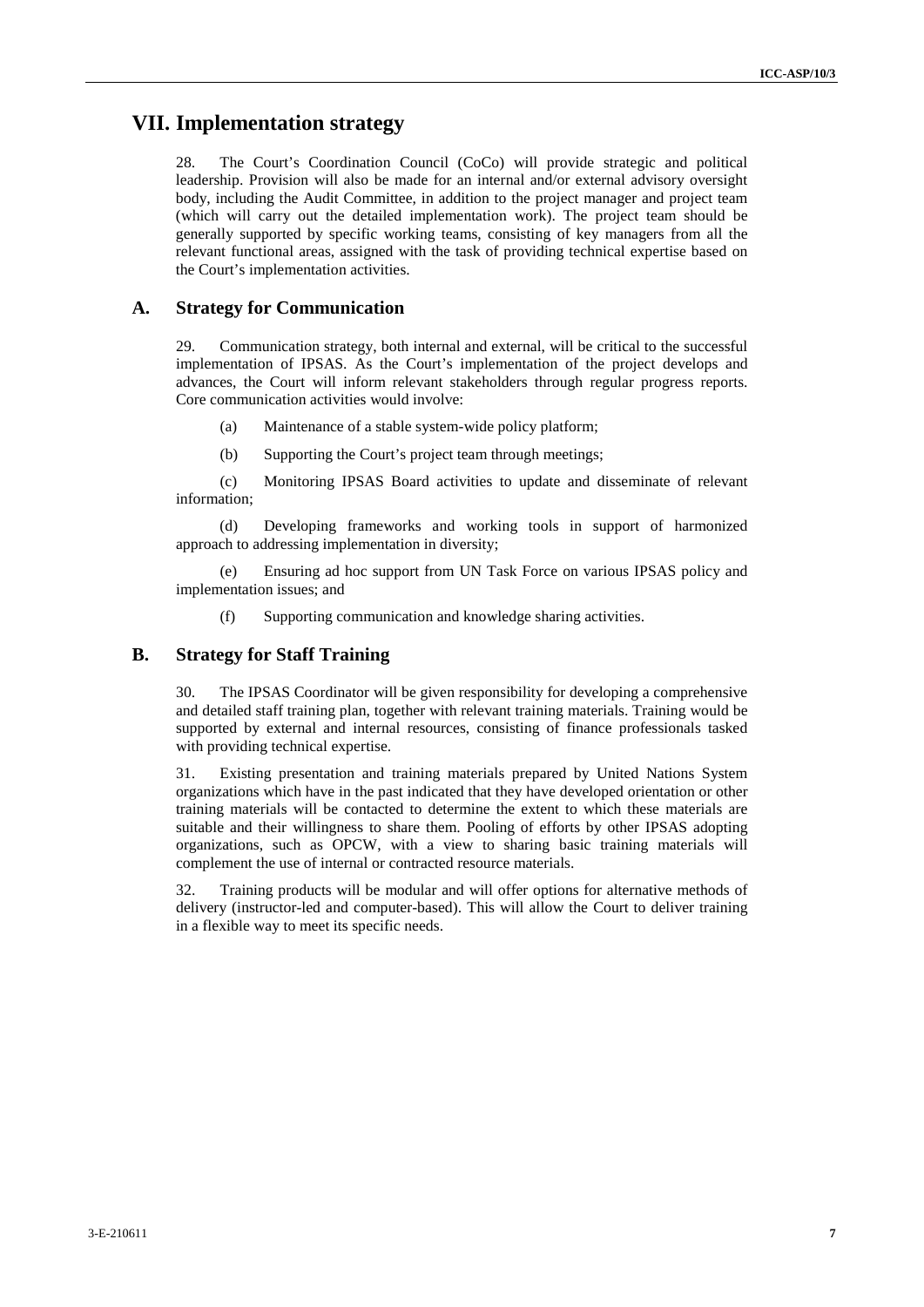|                                                                                                           | UN System-wide training course on the implementation of IPSAS |                    |                  |                  |  |
|-----------------------------------------------------------------------------------------------------------|---------------------------------------------------------------|--------------------|------------------|------------------|--|
| <b>IPSAS Training Course Name</b>                                                                         |                                                               | Course Number*     |                  | Level            |  |
| 1.                                                                                                        | Orientation to IPSAS                                          | $CBT-1$            |                  |                  |  |
| 2                                                                                                         | Accrual Accounting under IPSAS – The Basics                   | $CBT-2$<br>$ILT-1$ |                  | Introductory     |  |
| 3.                                                                                                        | Accrual Accounting under IPSAS – Beyond the Basics            |                    | $ILT-2$          |                  |  |
| 4.                                                                                                        | Accounting for Property, Plant & Equipment<br>$CBT-3$         |                    | $ILT-3$          | Working<br>level |  |
| Accounting for Inventories<br>5.                                                                          |                                                               | $CBT-4$            | $ILT-4$          |                  |  |
| 6.                                                                                                        | Accounting for Employee Benefits – The Basics                 | $CBT-5$            |                  |                  |  |
| 7.                                                                                                        | Accounting for Employee Benefits – The Basics $&$ Beyond      |                    | ILT- $5$         | Specialist       |  |
| 8.                                                                                                        | Accounting for Leases                                         | $CBT-6$            | $ILT-6$          |                  |  |
| Accounting for Provisions & Contingent Liabilities & Assets<br>9.<br>10. Accounting for Intangible Assets |                                                               | $CBT-7$            | $ILT-7$          | Working          |  |
|                                                                                                           |                                                               |                    | $ILT-8$          | level            |  |
|                                                                                                           | 11. Accounting for Financial Instruments                      |                    | $ILT-9$          |                  |  |
|                                                                                                           | 12. Advanced Topics in Financial Reporting                    |                    | $\Pi$ . T-<br>10 |                  |  |
| 13 Preparing Accrual-Based Financial Statements                                                           |                                                               | ILT-<br>11         |                  | Specialist       |  |

#### **Table 2: Proposed training programme**

**\***The training suite consists of 7 Computer-Based Training (CBT) courses and 11 Instructor-Led Training (ILT) courses. In total 18 courses have been developed.

## **C. Strategy for customization and improvement to current SAP system**

33. To ensure that staff have access to high quality financial and accounting data, the Court needs to improve the current functioning of the SAP system at the same time as it develops the new architecture. This improvement will be a priority in 2012 and will continue to be so in 2013.

|  |  | Table 3: Proposed timeline for IPSAS implementation |
|--|--|-----------------------------------------------------|
|  |  |                                                     |

| Task                                                                                                                                                                         | 2010 | 2011 | 2012 | 2013 | 2014 | 2015 |
|------------------------------------------------------------------------------------------------------------------------------------------------------------------------------|------|------|------|------|------|------|
| SAP-IPSAS consultants in cooperation with procurement, IT and<br>accounting staff customize fixed assets, inventory and general ledger<br>modules.                           |      |      | V    |      |      |      |
| Financial consultants review accounting for employee benefits to<br>ensure IPSAS compliance.                                                                                 |      |      |      |      |      |      |
| SAP-IPSAS consultants in cooperation with procurement, IT and<br>accounting customize existing procurement and accounting modules<br>to incorporate full accrual accounting. |      |      | V    |      |      |      |
| Prepare capital assets and inventory detailed implementation plan.                                                                                                           |      |      |      |      |      |      |
| Attend meetings of UN implementing bodies to keep abreast of<br>lessons learned.                                                                                             |      |      |      |      |      |      |
| Consultations with auditors on various applications of IPSAS<br>standards to financial policies and procedures.                                                              |      |      | V    |      |      |      |
| Address budget effects to include capital budget, operating budget<br>issues and reconcile and explain the variances between budget and<br>financial statements.             |      |      |      |      |      |      |
| Finalize FRR changes required and submit to CBF for approval.                                                                                                                |      |      |      |      |      |      |
| Begin implementation in a phased approach by starting full accrual<br>accounting in the procurement of goods and services.                                                   |      |      |      |      |      |      |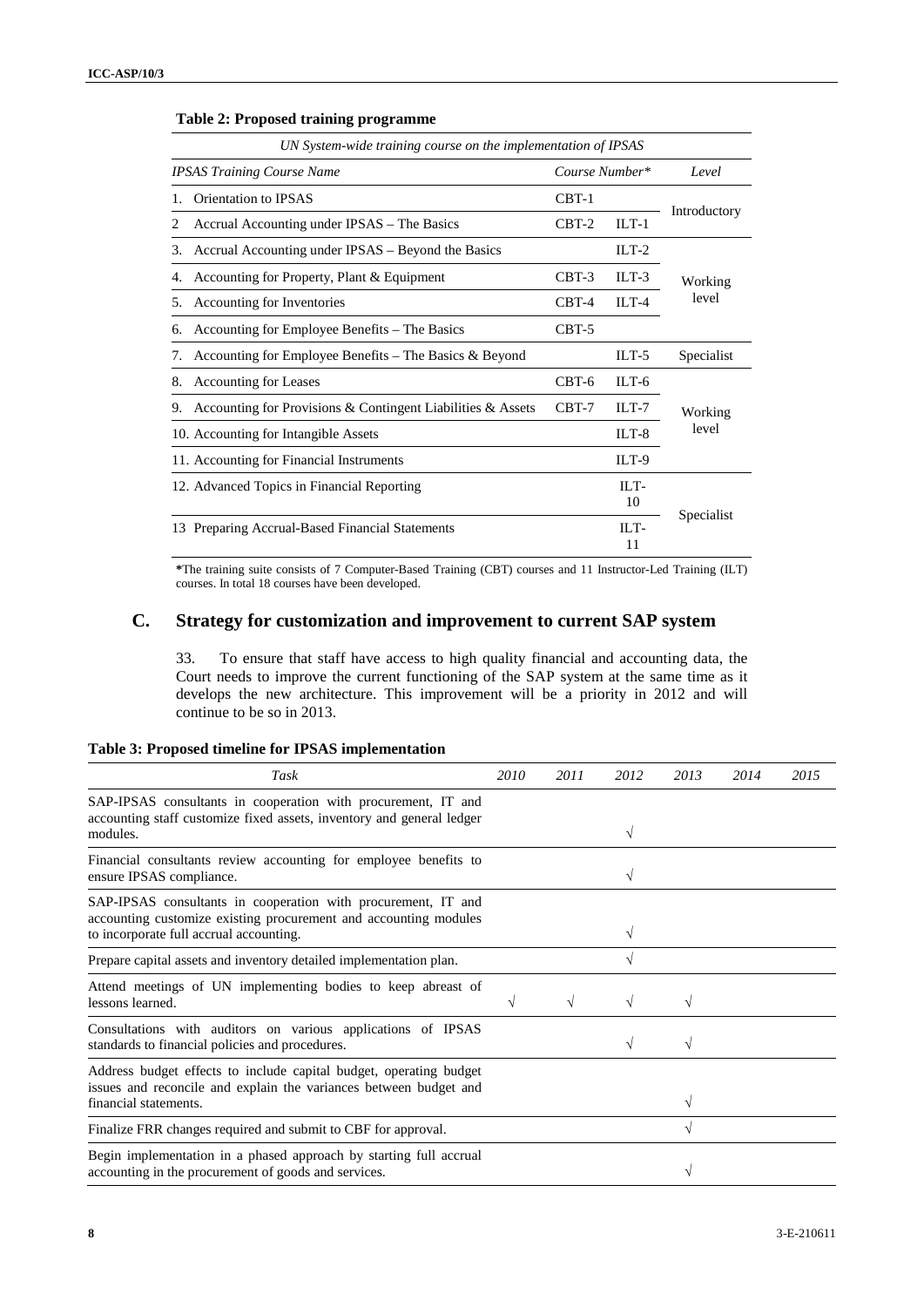| Task                                                                                                                                                                                        | 2010 | 2011 | 2012 | 2013 | 2014       | 2015 |
|---------------------------------------------------------------------------------------------------------------------------------------------------------------------------------------------|------|------|------|------|------------|------|
| Complete development, testing and evaluation of new processes,<br>policies, manuals and other procedural guidance.                                                                          |      |      |      |      |            |      |
| Implementation of new accounting policies and procedures to include<br>fixed assets, depreciation, inventory, vacation accruals and after-<br>service benefits to the financial statements. |      |      |      |      |            |      |
| Implement new procedures determined in 2012-2013.                                                                                                                                           |      |      |      |      |            |      |
| Go live in all aspects of IPSAS from 1 January 2014.                                                                                                                                        |      |      |      |      |            |      |
| Produce IPSAS-compliant financial statements for 2014 financial<br>year.                                                                                                                    |      |      |      |      | $\sqrt{ }$ |      |
| Audit of opening balances as of 1 January 2014.                                                                                                                                             |      |      |      |      | $\sim$     |      |

## **VIII.Major challenges**

34. Delays in the implementation plans and milestones might oblige the revision of the timeframe for the project. For example the recruitment of the IPSAS Project Coordinator and other Project team staff is subject to external factors that might influence the timeline for implementation.

35. Changes to the Financial Regulations and Rules will entail a lengthy process of review and approval by the Assembly. Consensus has to be reached among stakeholders with regard to the change in accounting policies and business processes. The capacity for monitoring of the Project milestones and for prompt remedial action when necessary will need to be strengthened accordingly.

36. Change management is another key issue, and the support of senior management and oversight bodies will be critical to success of the Project.

37. To apply the accrual principle to the general accounts only, while budget implementation remains subject to the cash principle, will entail a "dual" system, whereby a reconciliation has to be made on a yearly basis, published in notes to the Financial Statements and certified by the auditor. One of the main challenges of IPSAS adoption is matching FS information to budgets, a practice which may help to better assess the performance of the reporting organization. This will require an explicit yearly (or quarterly) reconciliation of budget and Financial Statements.

# **IX. IPSAS budget**

38. The costs for IPSAS standards implementation at the Court approved by the Assembly for the current year, as well as anticipated expenditure in future years, are shown in Table 4 below. There is no change in the overall budget or in yearly allocations. Some minor adjustments have been made to redeploy funds between certain outputs based on the experience gained so far.